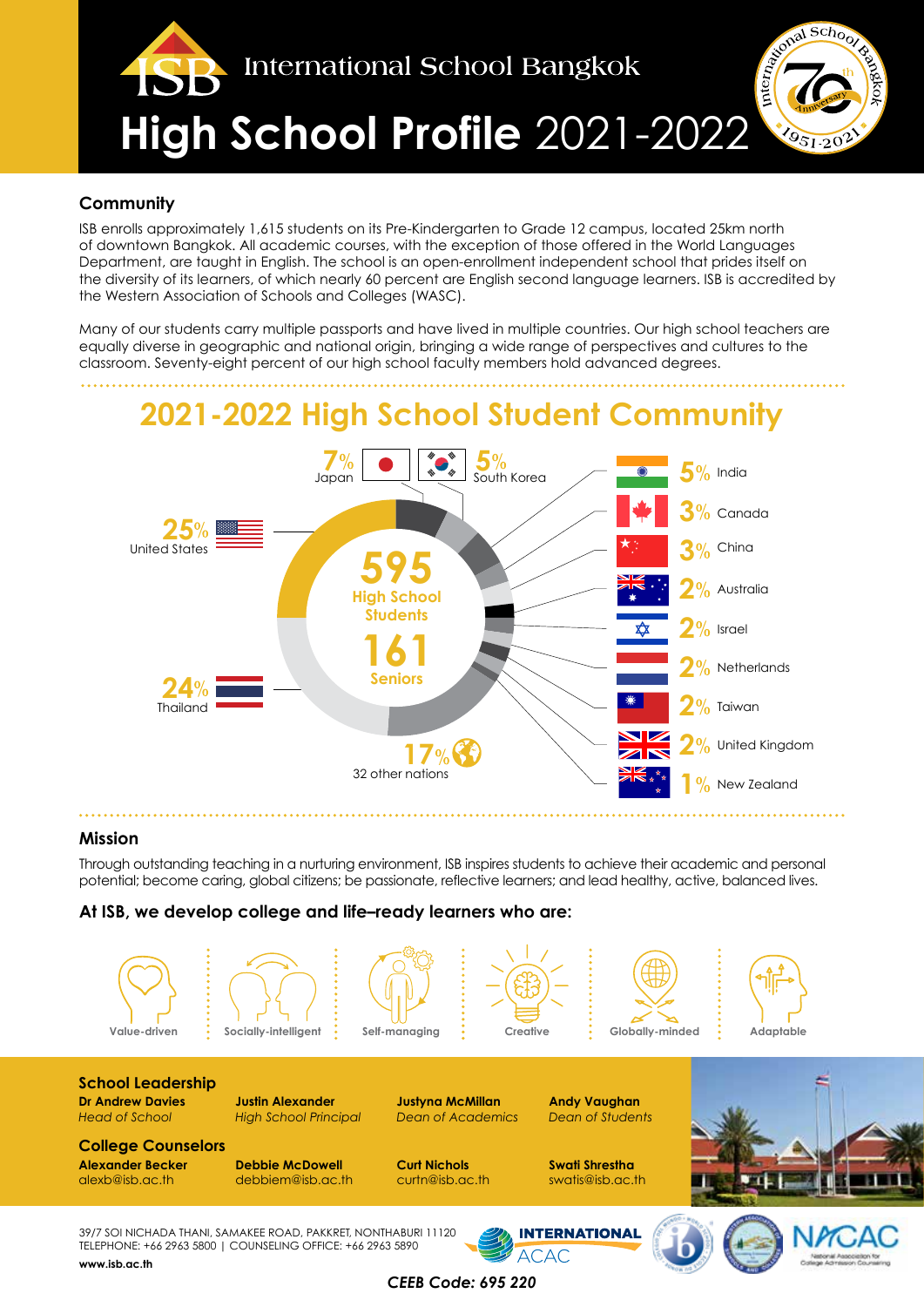### **Graduation Requirements and the International Baccalaureate**

ISB students may elect to pursue the International Baccalaureate Diploma and all students earn a North American high school diploma. In addition, all students complete the IB Component of CAS. One credit is earned for the satisfactory completion of a subject taken for the entire school year; **a total of 25 credits are required for graduation**. Students engage in various service projects during their time at ISB and participate through the school's Discover Explore Learn Volunteer Enrich (DELVE) program each year.

Minimum graduation requirements are:

| <b>Subject</b>                             | <b>Credit</b> |
|--------------------------------------------|---------------|
| English                                    | 4.0           |
| <b>Mathematics</b>                         | 2.0           |
| Science                                    | 2.0           |
| Social Studies                             | 2.0           |
| World Languages                            | 2.0           |
| <b>Physical Education</b>                  | 1.5           |
| Health                                     | 0.5           |
| Fine, Performing and Applied Arts          | 1.5           |
| Academic Electives including DELVE and TOK | 9.5           |

### **Grading System, Calculation of Grade Point Average, Grade Distribution, and Discipline**

ISB uses a 7-6-5-4-3-2-1 grading scale to align with the International Baccalaureate Assessment and grading model. Below is a distribution of grades earned in core academic and IB coursework for the class of 2022 in the 2020-2021 academic year. ISB does not rank. Due to Covid-19 ISB implemented online learning 11-29 January 2021, 7 April - 11 June 2021. ISB began the 2021-2022 school year online.

| Grading             | ററ | $\sigma$<br>r | $\overline{\phantom{a}}$ | റത<br>$\sqrt{c}$ | ∩ഗ<br>407<br>76 ل    |
|---------------------|----|---------------|--------------------------|------------------|----------------------|
| <b>Distribution</b> |    |               |                          |                  | $\sim$<br>$\sqrt{2}$ |

**Please note:** ISB reports student disciplinary infractions that include academic malpractice, as well as suspensions and/or expulsions to institutions which require this information.

### **SAT Results**

99 Members of the Class of 2021 took the SAT as part of their post-secondary planning.

**Please note:** ISB students did not have access to the SAT from March 2021 up until October 2021 due to the Covid-19 situation in Thailand.

| Middle 50% SAT EBRW | 570-700 |
|---------------------|---------|
| Middle 50% SAT Math | 600-770 |
| Mean EBRW           | 630     |
| Mean Math           | 680     |

### **Course Offerings for the 2021-2022 Academic Year**

| <b>English</b>                                                                                                                                                                                                                                                                                                                                                                                                                             | <b>B</b> IB Hebrew A Literature SL (Ind.St.)<br><b>B</b> IB Hungarian A Literature SL (Ind.St.)                                                                                                                                                                                                                                                                | <b>B</b> IB Chemistry SL, HL<br><b>B</b> Computer Science SL, HL                                                                                                                  | $\blacksquare$ Film<br>Guitar<br>■ Jazz Band<br>■ Media Studies                                                                                                   |  |  |  |
|--------------------------------------------------------------------------------------------------------------------------------------------------------------------------------------------------------------------------------------------------------------------------------------------------------------------------------------------------------------------------------------------------------------------------------------------|----------------------------------------------------------------------------------------------------------------------------------------------------------------------------------------------------------------------------------------------------------------------------------------------------------------------------------------------------------------|-----------------------------------------------------------------------------------------------------------------------------------------------------------------------------------|-------------------------------------------------------------------------------------------------------------------------------------------------------------------|--|--|--|
| ■ Creative Writing<br><b>English 9, 10, 11, 12</b><br>English $B$ 9, 10<br><b>Media Studies</b><br>Public Speaking<br><b>B</b> IB English A Lang, and Lit, SL, HL<br><b>B</b> IB English A Literature SL, HL<br><b>B</b> IB English B SL, HL                                                                                                                                                                                               | <b>B</b> IB Norwegian A Literature (Ind.St.)                                                                                                                                                                                                                                                                                                                   | <b>B</b> IB Design Technology SL, HL<br><b>B</b> IB Environmental Systems &                                                                                                       |                                                                                                                                                                   |  |  |  |
|                                                                                                                                                                                                                                                                                                                                                                                                                                            | EAL/LS                                                                                                                                                                                                                                                                                                                                                         | Societies SL<br><b>B</b> IB Physics SL, HL                                                                                                                                        | String Orchestra<br>Traditional Photo (Film & Darkroom)<br>■ Wind Ensemble<br>■ Yearbook<br><b>B</b> IB Dance SL, HL<br><b>B</b> IB Film SL, HL                   |  |  |  |
|                                                                                                                                                                                                                                                                                                                                                                                                                                            | EAP 9.10<br>EAL Enrichment<br>Intensive Studies<br>One to One Coaching                                                                                                                                                                                                                                                                                         | <b>B</b> IB Sports, Exercise & Health<br>Science SL, HL<br><b>Mathematics</b>                                                                                                     |                                                                                                                                                                   |  |  |  |
| <b>World Languages</b>                                                                                                                                                                                                                                                                                                                                                                                                                     | <b>Social Studies</b>                                                                                                                                                                                                                                                                                                                                          | Math Core I.II                                                                                                                                                                    | ■ IB Music SL, HL<br>$\blacksquare$ IB Theatre SL, HL                                                                                                             |  |  |  |
| French I. II. III. IV Native<br><b>B</b> French ab initio SL<br><b>B</b> IB French A Lang, and Lit, SL, HL<br><b>B</b> IB French B SL, HL<br>Japanese Native I. II<br><b>B</b> IB Japanese A Lang. and Lit. SL, HL<br>Korea Native I.II<br><b>B</b> IB Korean Literature SL, HL                                                                                                                                                            | Gender Studies<br><b>Politics</b>                                                                                                                                                                                                                                                                                                                              | $\blacksquare$ Math Essentials I, II<br>Math Extended I. II<br>Financial Math                                                                                                     | <b>B</b> IB Visual Arts SL, HL<br><b>Design &amp; Technology</b>                                                                                                  |  |  |  |
|                                                                                                                                                                                                                                                                                                                                                                                                                                            | Social Bases of Behavior<br>World Studies 9, 10<br><b>B</b> IB Business Management SL, HL<br><b>B</b> IB Economics SL, HL<br><b>B</b> IB Geography SL, HL<br><b>B</b> IB History SL, HL<br><b>B</b> IB History: Americas HL<br><b>B</b> IB Information Tech, in a Global<br>Society SL, HL<br><b>B</b> IB Psychology SL, HL<br><b>B</b> IB Theory of Knowledge | <b>Exercise Busines</b> Function & Statistics<br>AP Statistics<br><b>B</b> IB Math SL2/AP Calculus AB<br><b>B</b> IB Math Analysis SL, HL<br><b>B</b> IB Math Applications SL, HL | Coding I, II<br>Design & Technology I, II<br>Engineering & Design - Robotics I, II<br><b>B</b> IB Computer Science SL, HL<br><b>B</b> IB Design Technology SL, HL |  |  |  |
| Mandarin I. II. III. IV<br>■ Chinese Native                                                                                                                                                                                                                                                                                                                                                                                                |                                                                                                                                                                                                                                                                                                                                                                | <b>Fine &amp; Performing Arts</b>                                                                                                                                                 | <b>Physical Education</b>                                                                                                                                         |  |  |  |
| <b>B</b> IB Chinese B SL, HL<br><b>B</b> IB Chinese A Lang, and Lit, SL, HL<br>Spanish I, II, III, IV, Native<br><b>B</b> IB Spanish ab initio SL<br><b>B</b> IB Spanish A Lang. and Lit. SL, HL<br><b>B</b> IB Spanish B SL, HL<br>Survival Thai<br><b>Thai Diploma</b><br><b>B</b> IB Thai A Lang, and Lit, SL, HL<br>Thai A Language<br>Thai A Literary Studies<br>Thai A Lang, and Lit.<br><b>B</b> IB Dutch A Literature SL (Ind.St.) |                                                                                                                                                                                                                                                                                                                                                                | 2D Art Drawing & Painting<br>2D Art Printmaking<br>3D Art Ceramics<br>3D Art Sculpture<br>Advanced Photography<br>Animation                                                       | Alternative Pursuits<br>Athletic Movement & Conditioning<br>$H$ ealth 9, 10<br>Lifeguard Certification                                                            |  |  |  |
|                                                                                                                                                                                                                                                                                                                                                                                                                                            | <b>Science</b>                                                                                                                                                                                                                                                                                                                                                 |                                                                                                                                                                                   | Personal Fitness I, II                                                                                                                                            |  |  |  |
|                                                                                                                                                                                                                                                                                                                                                                                                                                            | Accelerated Science 9<br><b>Biology I, II</b><br>Chemistry I, II<br>Experimental Science<br>Physics I, II<br><b>B</b> IB Biology SL, HL                                                                                                                                                                                                                        | Chamber Choir<br>Concert Choir<br><b>Dance</b><br>Digital Art<br>Digital Photo (Techniques &<br>Composition)<br><b>Drama</b>                                                      | Physical Education 9<br>■ Power Fit<br><b>E</b> Team Sports Concepts                                                                                              |  |  |  |
| <b>Global Online Academy Courses</b>                                                                                                                                                                                                                                                                                                                                                                                                       |                                                                                                                                                                                                                                                                                                                                                                |                                                                                                                                                                                   |                                                                                                                                                                   |  |  |  |
| ■ Architecture<br><b>Business Problem Solving</b><br>Comp.Sci.II: Analyzing Data w/<br>Python<br>Comp.Sci.II: Game Design & Devt.<br>Comp.Sci.II: Java                                                                                                                                                                                                                                                                                     | Creative NonFiction Writing<br>Developmental Psychology<br>Entrepreneurship in a Global<br>Context<br>■ Fiction Writing<br>Filmmaking                                                                                                                                                                                                                          | Gender & Society<br>Global Health<br>Graphic Design<br>Introduction to Investments<br>Introduction to Legal Thinking<br>Introduction to Psychology                                | Linear Algebra<br>Medical Problem Solving I<br>Neuropsychology<br><b>Personal Finance</b>                                                                         |  |  |  |

## **2 | CEEB Code: 695 220**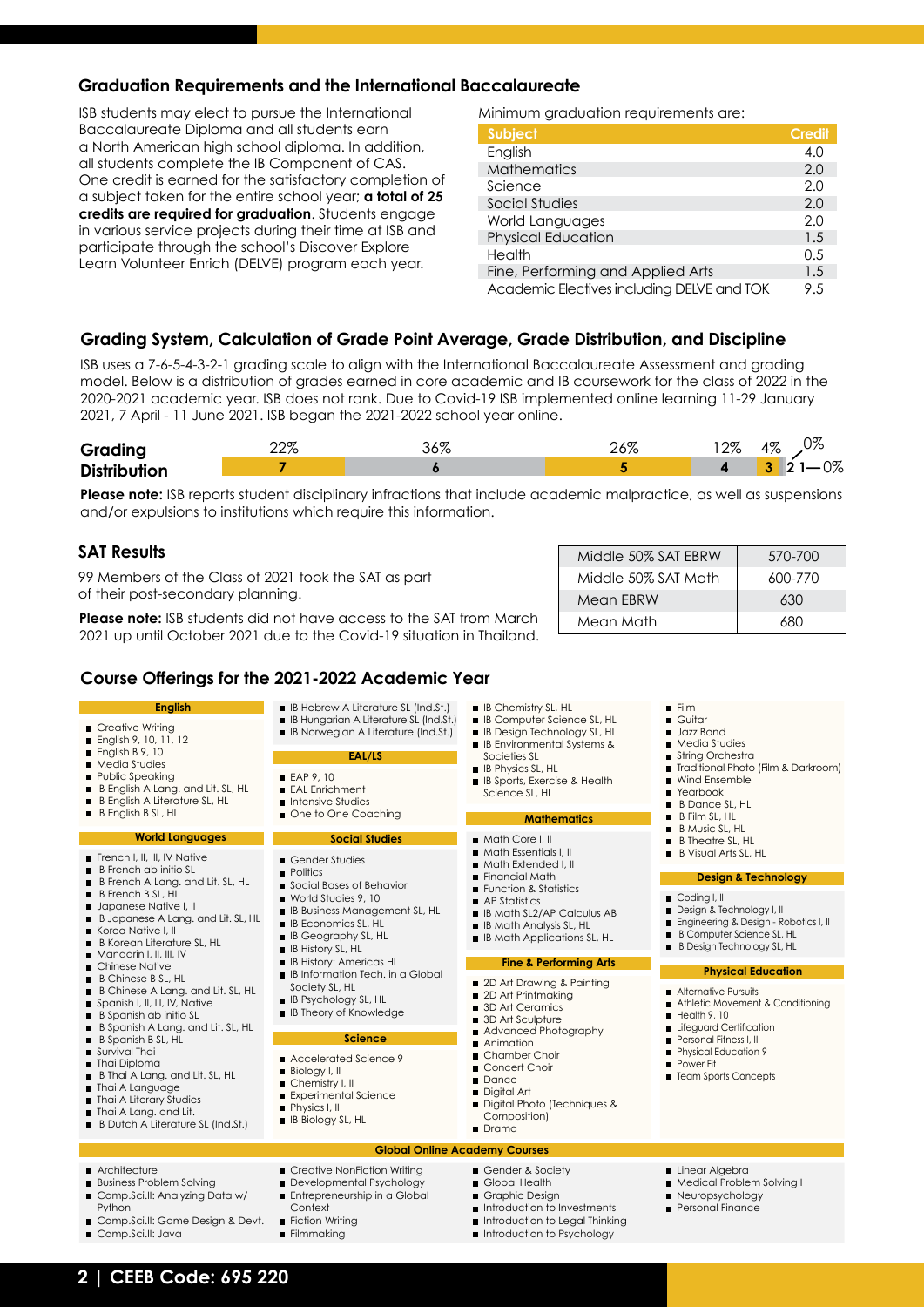### **IB Results - Class of 2021**

- 132 ISB students took exams in 53 different IB courses and levels (*number of Diploma Candidates 96 out of 132*)
- As an inclusive school, we are committed to successfully serving students representing a full range of learning styles. As such, we support all students who wish to attempt the full IB Diploma Program

| <b>Historical Data</b>                            | 2021 | 2020 | 2019           | 2018 |
|---------------------------------------------------|------|------|----------------|------|
| Students Scoring 40+ Points (% of candidates)     | 31%  | 25%  | 20%            | 15%  |
| Diploma Pass Rate (World Average $\approx$ 79%)   | 100% | 100% | 96%            | 97%  |
| Average Grade per Subject (World Average ≈ 4.7)   | 5.6  | 5.6  | $5.5^{\circ}$  | 5.4  |
| Average Total Points (World Average $\approx$ 30) | 36.5 | 36.5 | 35             | 35   |
| <b>IB Bilingual Diplomas Awarded</b>              | 32   | 35   | 4 <sup>1</sup> | 35   |



### **Acceptances and Matriculations, Classes of 2019-2021**

*Students at ISB are limited to 10 applications around the world. Names in bold italics represent a Class of 2021 matriculation; more than one matriculation last year is noted in parenthesis*

#### **Australia** Curtin University

*Griffith University* James Cook University Macquarie University Monash College Swinburne University of Technology University of Melbourne University of New South Wales University of Newcastle The University of Queensland University of Sydney University of Tasmania University of Wollongong

### **CANADA**

Bishop's University Brock University Carleton University Concordia University - Montreal Dalhousie University Emily Carr University of Art + Design *Fraser International College* Langara College McGill University *McMaster University* Ontario College of Art & Design Queen's University Ryerson University Seneca College of Applied Arts and Technology Simon Fraser University Thompson Rivers University Trent University University of Alberta *University of British Columbia (3)* University of British Columbia - Okanagan Campus

*University of Calgary University of Ottawa University of Toronto (9)* University of Victoria

University of Waterloo University of Western Ontario Western University Wilfrid Laurier University *York University*

#### **HONG KONG**

Chinese University of Hong Kong City University of Hong Kong *Education University of Hong Kong* Hong Kong Polytechnic University Hong Kong University of Science and Technology Lingnan University (Hong Kong) The Chinese University of Hong Kong The University of Hong Kong University of Hong Kong

### **JAPAN**

Aichi Prefectural University

Chukyo University Gakusyuin University Hokkaido University Hosei University International Christian University *Keio University (3)* Kyoritsu Women's University & Junior

College *Kwansei Gakuin University* Nagoya University of Foreign language Ritsumeikan University Ritsumeikan APU Sophia University Tohoku University University of the Sacred Heart University of Tokyo University of Tsukuba

### **NETHERLANDS**

Waseda University

Amsterdam University College Amsterdamse Hogeschool voor de Kunsten Erasmus Universiteit Rotterdam

Erasmus University College Erasmus University Rotterdam Hogeschool Utrecht Leiden University *Maastricht University*

- Rotterdam University of Applied Sciences The Hague University of Applied
- Sciences

Tilburg University

Tio University of Applied Sciences, Amsterdam Universiteit Leiden Universiteit Utrecht Universiteit van Amsterdam University College Maastricht

University College Utrecht *University of Amsterdam (2)* University of Applied Sciences Utrecht University of Groningen Utrecht University *Vrije Universiteit, Amsterdam* Wageningen Universiteit

#### **THAILAND**

Bangkok University International **College** *Chulalongkorn University (3)*

Kasetsart University KhonKaen University International **College** 

King Mongkut's Institute of Technology Ladkrabang Mahidol University

*Mahidol University International College (2) Thammasat University*

**REST OF ASIA** *New York University Shanghai, China (2)* London College of Fashion

Tsinghua University, China Manipal University, India Whistling Woods International Institute of Film, Communication and Media Arts, India *Nanyang Technological University,* 

*Singapore (2)* National University Singapore

#### *SIM Global Education, Wollongong, Singapore*

Singapore Management University Yale-NUS College, Singapore Hanyang University, South Korea KAIST - Korea Advanced Institute of

Science & Technology, South Korea Feng Chia University, Taiwan National Chiao Tung University, Taiwan National Taiwan University, Taiwan

New York University Abu Dhabi

**UNITED ARAB EMIRATES**

#### **U.K.** Aberystwyth University

*Arts University Bournemouth* Bangor University

#### Bath Spa University *BIMM Institute London*

Bournemouth University British and Irish Modern Music Institute Brunel University London Camberwell College of Arts

### *Cardiff University*

- Carleton University Cass Business School, City University, London
- City University of London
- Durham University Goldsmiths, University of London
- Heriot-Watt University
- Imperial College London
- INTO University of Exeter
- King's College London
- Kingston University Lancaster University
- Leeds Arts University
- London Centre of Contemporary Music
- *London College of Communication*
- London Metropolitan University
- London School of Economics and Political Science

#### London South Bank University *Loughborough University (2)*

Manchester Metropolitan University Met Film School Newcastle University Nottingham Trent University Oxford Brookes University Queen Mary University of London Queen's University Belfast Regent's University London Richmond, The American International

University in London Royal Holloway, University of London Royal Northern College of Music Royal Veterinary College